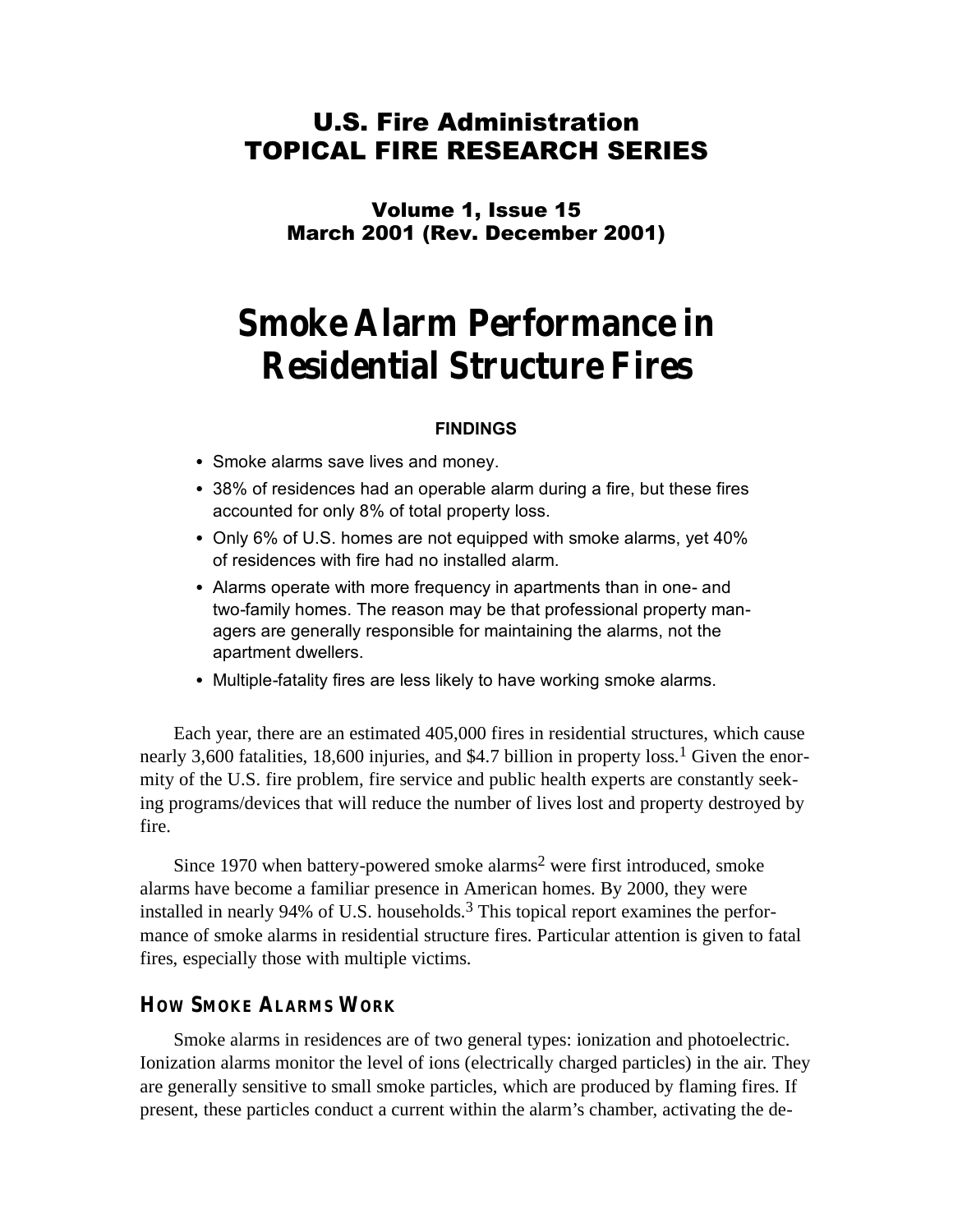vice. Photoelectric smoke alarms use beams of light and sensors to detect the presence of larger smoke particles (produced by smoldering fires), which interrupt the light beams and trigger the alarm. 4

## **PRESENCE IN RESIDENTIAL FIRES**

Figure 1 shows that the presence of smoke alarms varies by property type. Smoke alarms are present and operate in 38% of residential structure fires. 5 This figure demonstrates the value of smoke alarms: only 6% of U.S. homes are not equipped with alarms, but 40% of the homes with fires had no installed alarm.



Smoke alarms operate with greater frequency in apartments (50%) than in one- and two-family residences. This difference is likely due to variances in the codes governing building construction. NFPA Standard 101, *Life Safety Code,* has been widely adopted by jurisdictions throughout the United States. The Code requires smoke alarms and automatic suppression systems for apartment buildings higher than three stories or with more than 11 units. Responsibility for maintaining these systems is incumbent on the landlord or property owner.

The Code requires smoke alarms to be installed outside sleeping rooms in one- and two-family residences. However, since individual homeowners are responsible for the maintenance of the devices, they may be more likely to disable nuisance alarms that activate while cooking and less likely to test the unit and replace wornout batteries.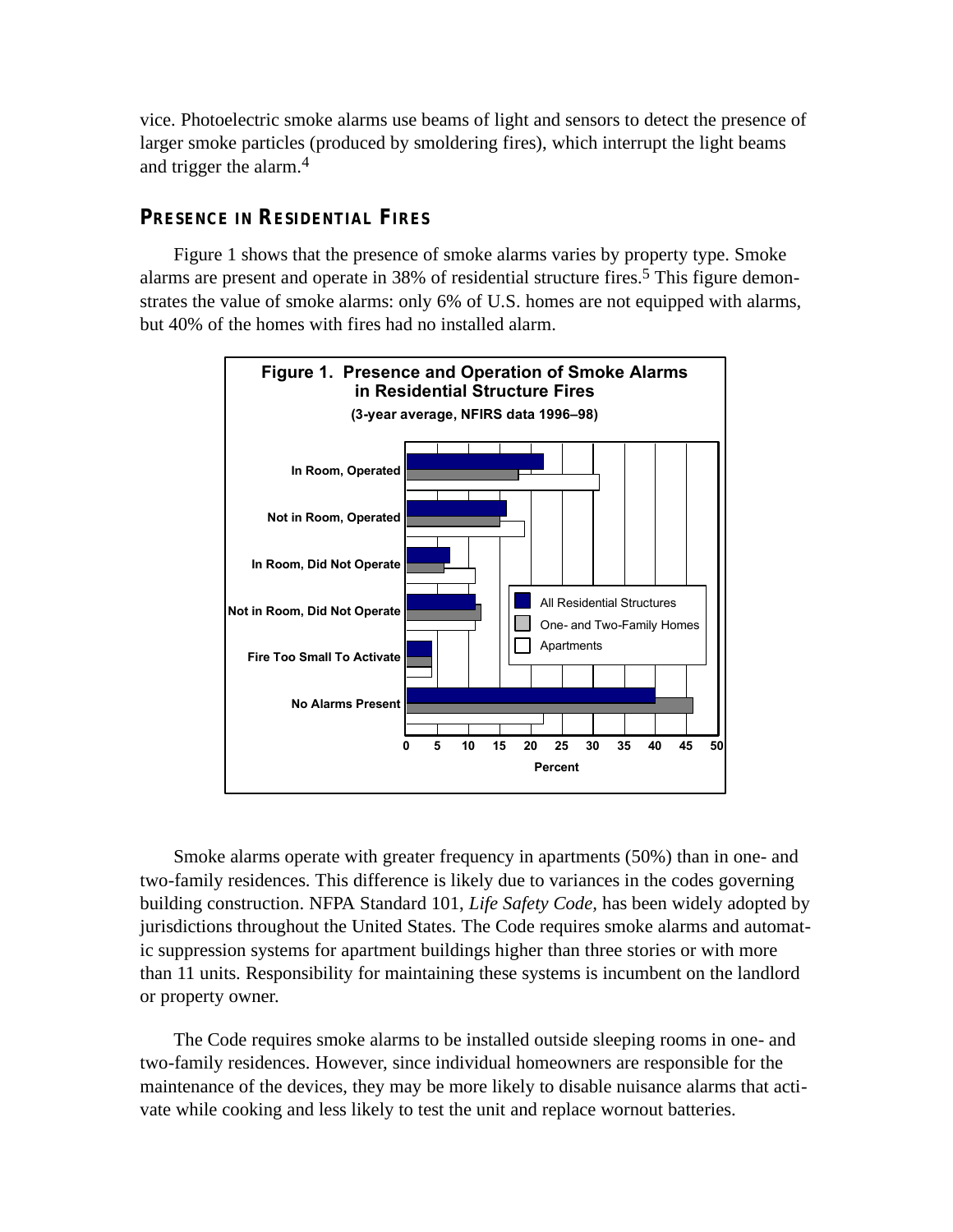The presence and operation of smoke alarms also varies by cause of residential fire (Figure 2). In arson (incendiary/suspicious) fires, it is likely that a smoke alarm will not be present in the home. However, in cooking and heating fires, there is a higher likelihood that a smoke alarm is present and that it operated. This is probably due to the targeted placement of smoke alarms in kitchens and in the vicinity of heating equipment.

| Figure 2. Alarm Performance by Fire Cause for Residential Structure Fires |                                         |                |                |                                   |                |                                                       |  |  |
|---------------------------------------------------------------------------|-----------------------------------------|----------------|----------------|-----------------------------------|----------------|-------------------------------------------------------|--|--|
| (3-year average, NFIRS data 1996-98)                                      |                                         |                |                |                                   |                |                                                       |  |  |
| <b>ALARM PERFORMANCE</b>                                                  | <b>INCENDIARY/</b><br><b>SUSPICIOUS</b> | <b>HEATING</b> | <b>COOKING</b> | <b>CHILDREN</b><br><b>PLAYING</b> | <b>SMOKING</b> | <b>ALL</b><br><b>RESIDENTIAL</b><br><b>STRUCTURES</b> |  |  |
| In Room, Operated                                                         | 12%                                     | 31%            | 23%            | 18%                               | 21%            | 22%                                                   |  |  |
| Not in Room, Operated                                                     | 8                                       | 22             | 14             | 18                                | 15             | 16                                                    |  |  |
| In Room, Did Not Operate                                                  | 5                                       | 8              | 8              |                                   | 8              |                                                       |  |  |
| Not in Room, Did Not Operate                                              |                                         | 11             | 13             | 13                                | 12             | 11                                                    |  |  |
| <b>Fire Too Small To Activate Alarm</b>                                   | 2                                       | 4              |                | 2                                 | 3              | 4                                                     |  |  |
| <b>No Alarm Present</b>                                                   | 66                                      | 23             | 36             | 42                                | 40             | 39                                                    |  |  |

### **LOSSES**

Г

Figure 3 shows that dollar losses were substantially lower where an alarm operated. The 38% of residences that had an operating alarm resulted in only 8% of the total property loss. The loss in homes with no installed alarm is estimated at \$1.1 billion annually.

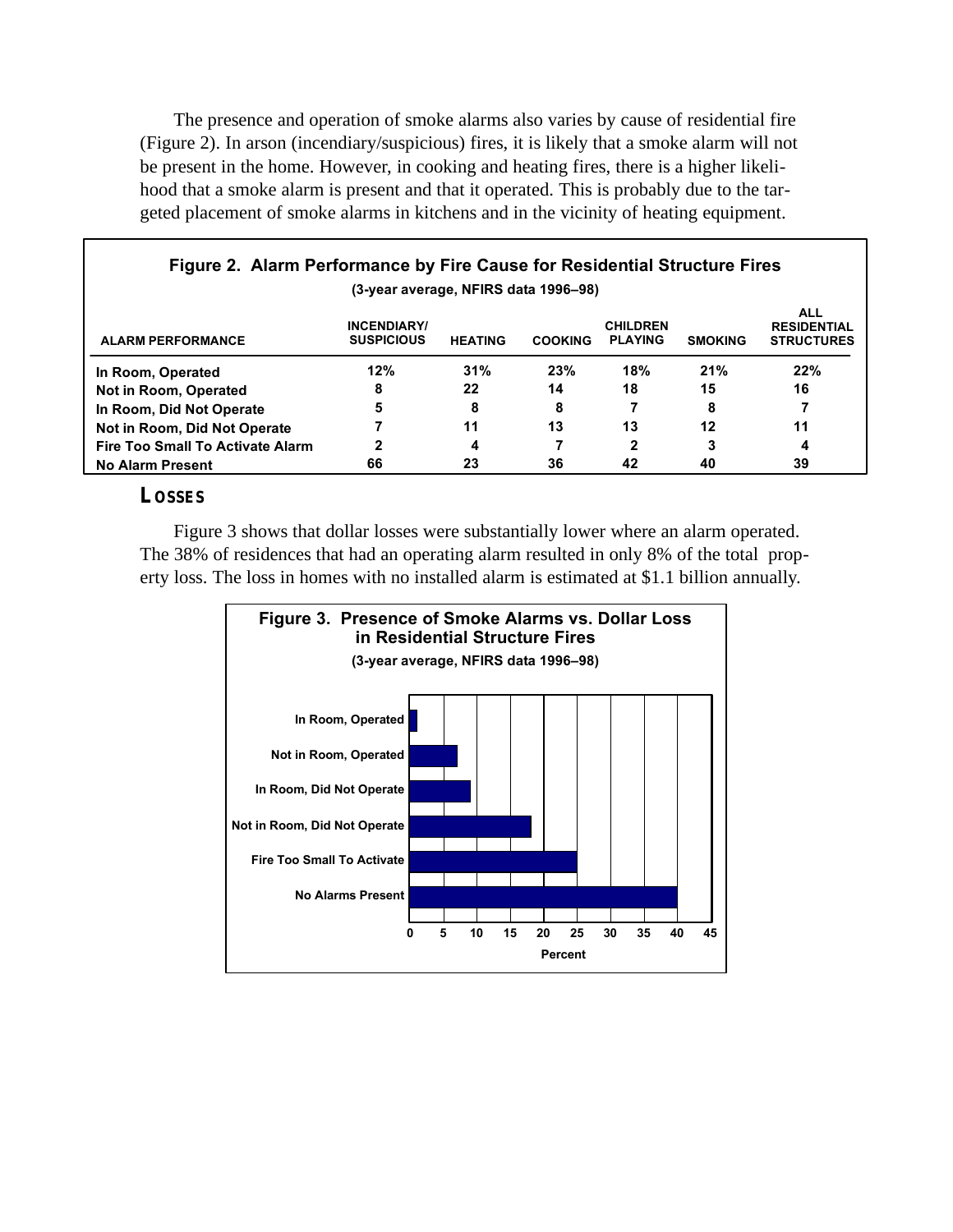As shown in Figure 4, no smoke alarms were present or they did not operate in nearly 75% of residences where a fire fatality occurred. In fact, as the number of fatalities per fire increased, the presence of operable smoke alarms decreased. In singlefatality fires, a smoke alarm operated in nearly 24% of fires. For fires with five or more fatalities, smoke alarms operated in only 13% of fires.

| Figure 4. Smoke Alarm Performance in<br><b>Fires With Casualties</b><br>(3-year average, NFIRS data 1996–98) |    |    |  |  |  |  |
|--------------------------------------------------------------------------------------------------------------|----|----|--|--|--|--|
|                                                                                                              |    |    |  |  |  |  |
| In Room, Operated                                                                                            | 22 | 12 |  |  |  |  |
| Not in Room, Operated                                                                                        | 21 | 12 |  |  |  |  |
| In Room, Did Not Operate                                                                                     | 10 | 9  |  |  |  |  |
| Not in Room, Did Not Operate                                                                                 | 12 | 11 |  |  |  |  |
| No Alarm Present                                                                                             | 33 | 55 |  |  |  |  |

#### **EXAMPLES**

• In February 2001, an 11-year old boy was killed in an early morning fire. There were no smoke alarms in the home.<sup>7</sup>

• In April 2000, two young women were killed in an early morning cooking fire. One smoke alarm was found in a kitchen drawer with its battery removed.8

nited by a 4-year old playing with the family stove. In the after-fire investigation, • In December 1999, three children and three firefighters were killed in a fire igauthorities cited a lack of functioning smoke alarms as having contributed to their deaths. 9

#### **CONCLUSIONS**

The presence of an operable smoke alarm substantially reduces risk of death in residential fires; and property losses are significantly less. Check your smoke alarms regularly and change batteries at least yearly.

If you do not have smoke alarms in your home, they can be purchased at most hardware and home improvement stores. Should this cost pose a financial burden, contact your local fire department, state Fire Marshal Office, or USFA for information about programs that supply smoke alarms free of charge.

### **NOTES**

1. National estimates are based on National Fire Incident Reporting System (NFIRS) data (1996–1998) and the National Fire Protection Association's (NFPA) annual survey, *Fire Loss in the United States.*

2. Prior to 1996, smoke alarms in the United States were generally referred to as *smoke detectors.* In 1996, manufacturers officially began using the term "smoke alarm" to be more consistent with international terminology and more accurate with regard to the device's function.